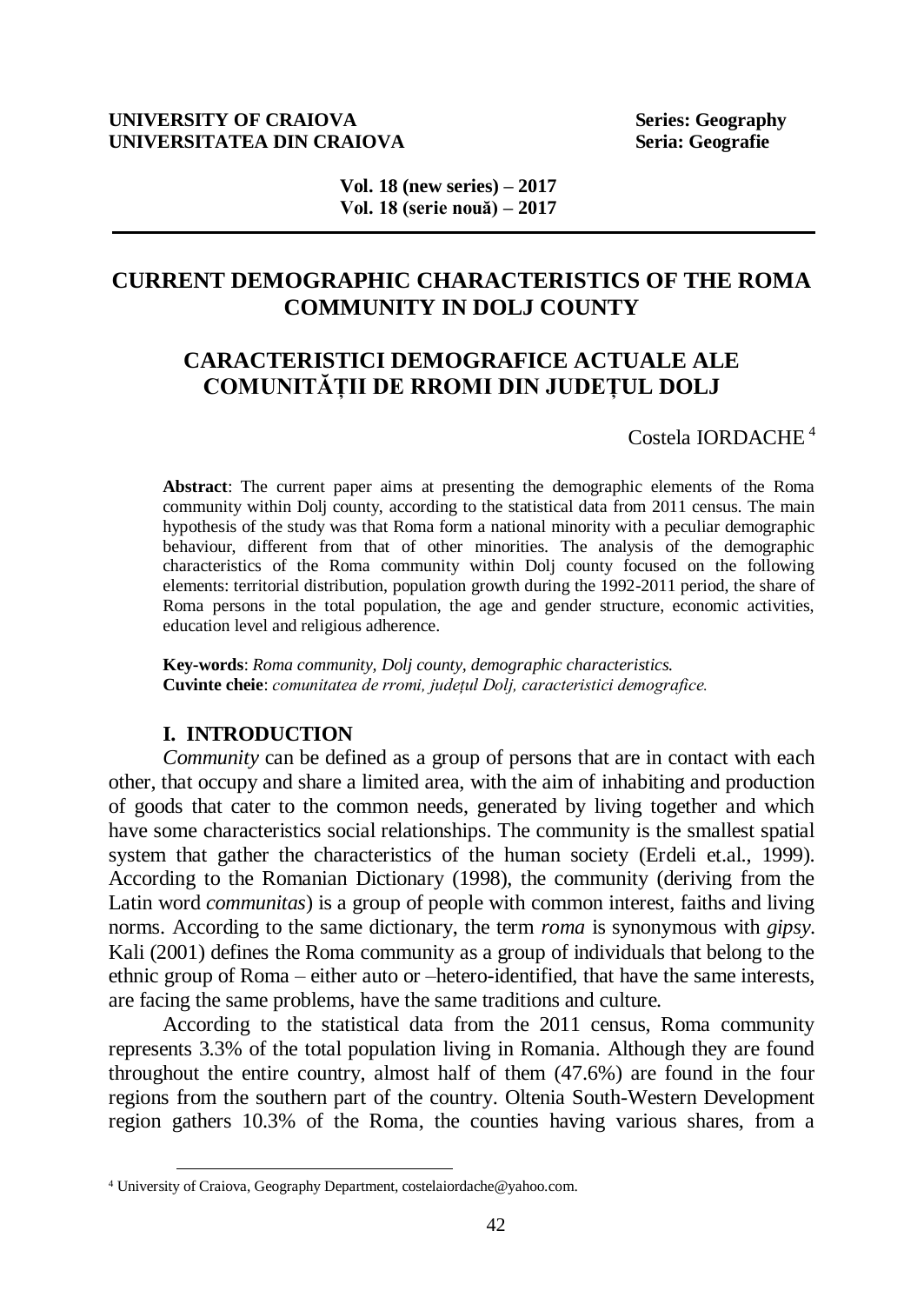minimum 1.1% in Gorj and Vâlcea to a maximum of 4.8% in Dolj. With 29,839 Roma people, Dolj county is ranked the third at national level, following Mureș and Bihor, where they account for 7.6% and 5.6%, respectively.

## **II. DATA AND METHODS**

The current study uses the statistical data referring to the Roma ethnic minority at LAU 2 levels at the 2011 census, as well as data provided by the Regional Statistics Directorate from Dolj county and from the civil registry from Bârca, Lipovu and Cerat communes. We used the statistical analysis, comparison and graphic methods.

### **III. RESULTS AND DISCUSSIONS 3.1. Territorial distribution**

From the point of view of territorial distribution, the Roma are found in all the towns of the county, as well as in almost a third of the communes. There are three main areas where there were no Roma registered at the census: the first one lies in the north-eastern part of the county, is somewhat larger and compact, made up of communes such as Argetoaia, Secu, Cernătești, Grecești, Gogoșu, Seaca de Pădure, Brabova, Vela, Verbița etc. In the north, there is a smaller area, represented by Bulzești and Murgasi communes, and another one in the East, with Robînești and Drăgotești communes.

The largest Roma communities are found in Craiova (5291 persons), Băilești (1629), Cerăt (1440), Sadova (1400), Amărăștii de Jos (1223), Bechet (1193), Cetate (918), Negoi (911), Calafat (887), Sălcuța (827), Segarcea (816), Catane (803) (Fig. 1).



**Fig. 1. Territorial distribution and dimension of the Roma community**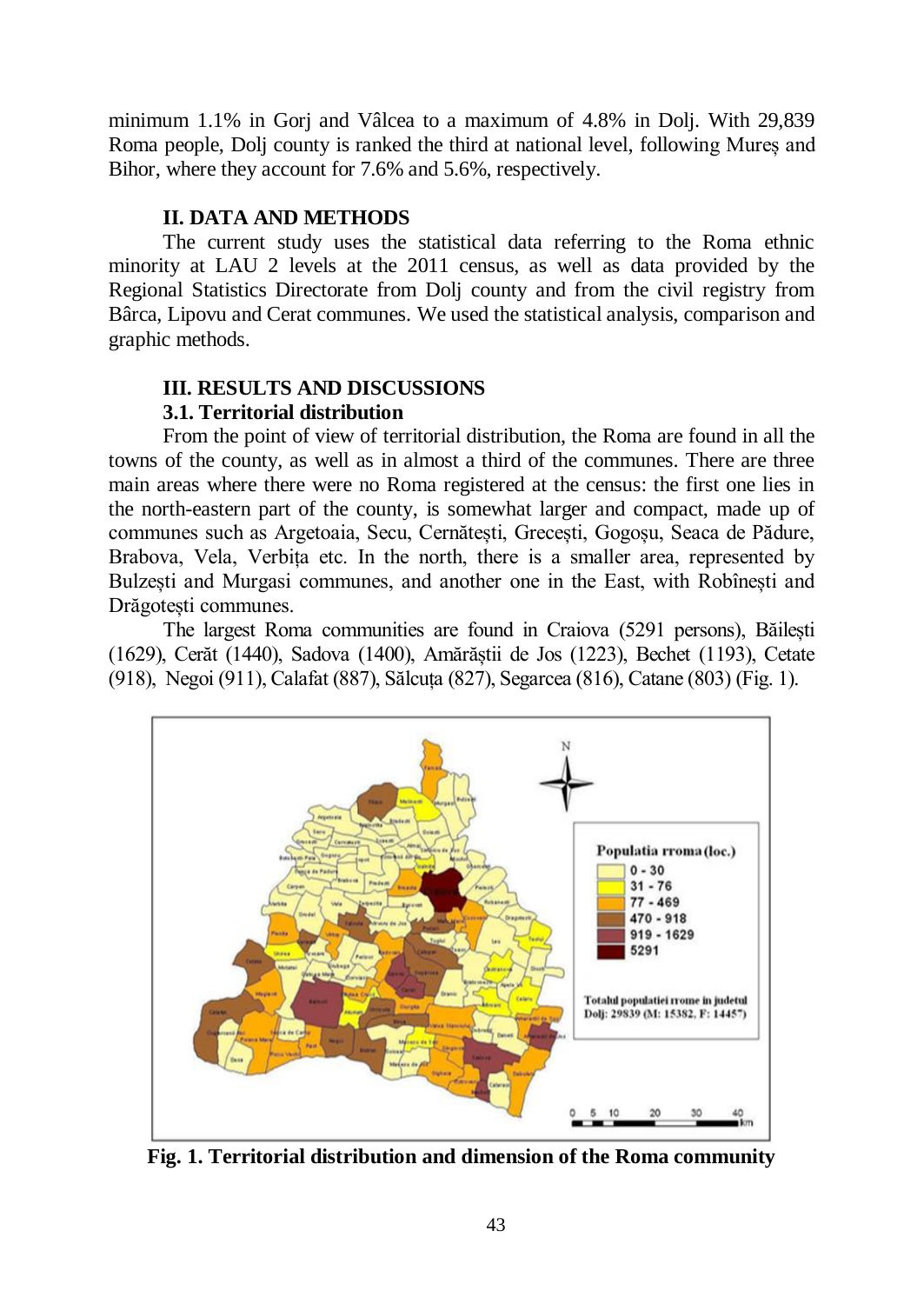However, if we analyse their share in the total population of the territorialadministrative units, then some communes are worth mentioning as having an important share: Catane (43.8%), Negoi (40.8%), Sălcuța (35.7%), Cerăt (34.1%), Lipovu (33.8%), Bechet (32.6%), Caraula (30.5%), Coțofenii din Față (27.8%), Vârtop (27.5%), Amărăștii de Jos (22.2%), Bârca (20.4%), Urzicuța (20.1%).

#### **3.2. Population growth**

In Dolj county, during the 1992-2011 period, the number of Roma increased by more than 18,000 persons, accounting for a balance of more than 11,800 persons, i.e. an increase for 65.4%. During the first analysed decade, there was a positive increase, of 13,507 persons (74.9%), followed subsequently by a slow decrease of 1705 persons, accounting for 5.4% decrease (Table no. 1).

**Location 1992 2002 2011 Persons % Persons % Persons % DOLJ** | 18,037 | 2.4 | 31,544 | 4.3 | 29,839 | 4.7 **Urban** 6,358 1.5 13,320 3.5 10,733 3.2 **Rural** | 12,566 | 3.2 | 18,224 | 5.1 | 19,106 | 6.2

**Table no. 1. Roma population growth during the 1992-2011 period**

The same evolution was registered in towns, with an increase of 4375 persons (68.8%) during the entire period, the population more than doubling during the first period (109.5%), while later on decreasing by 19.4% (Table no. 2).

| Urban                 | 1992           | $\sim$         | 2002           |               | $\cdot$<br>$\overline{ }$<br>2011 |               |  |
|-----------------------|----------------|----------------|----------------|---------------|-----------------------------------|---------------|--|
| settlement            | <b>Persons</b> | $\frac{6}{10}$ | <b>Persons</b> | $\frac{6}{9}$ | <b>Persons</b>                    | $\frac{6}{9}$ |  |
| Craiova               | 3,601          | 1.2            | 8,820          | 2.9           | 5,291                             | 2.0           |  |
| <b>Băilești</b>       | 814            | 3.6            | 1,463          | 7.3           | 1,629                             | 9.3           |  |
| Calafat               | 427            | 2.1            | 777            | 4.1           | 887                               | 5.1           |  |
| Bechet*               | 828            | 21.0           | 187            | 4.9           | 1,193                             | 32.6          |  |
| Dăbuleni*             | 59             | 0.4            | 169            | 1.2           | 158                               | 1.3           |  |
| Filiași               | 359            | 1.9            | 891            | 4.7           | 759                               | 4.5           |  |
| <b>Segarcea</b>       | 270<br>3.1     |                | 1,013          | 12.6          | 816                               | 11.6          |  |
| <b>TOTAL</b><br>6,358 |                | 1.6            | 13,320         | 3.4           | 10,733                            | 3.1           |  |

**Table no. 2. Roma population growth within the towns in Dolj county**

\* Towns since 2004.

As for the rural settlements, there was also an upward trend during the entire period, with an increase of 6540 persons (52%), steeper during the first period (45%) and much more moderate during the second period (882 persons - 4.2%). The Roma population within the ten most populous communes increased on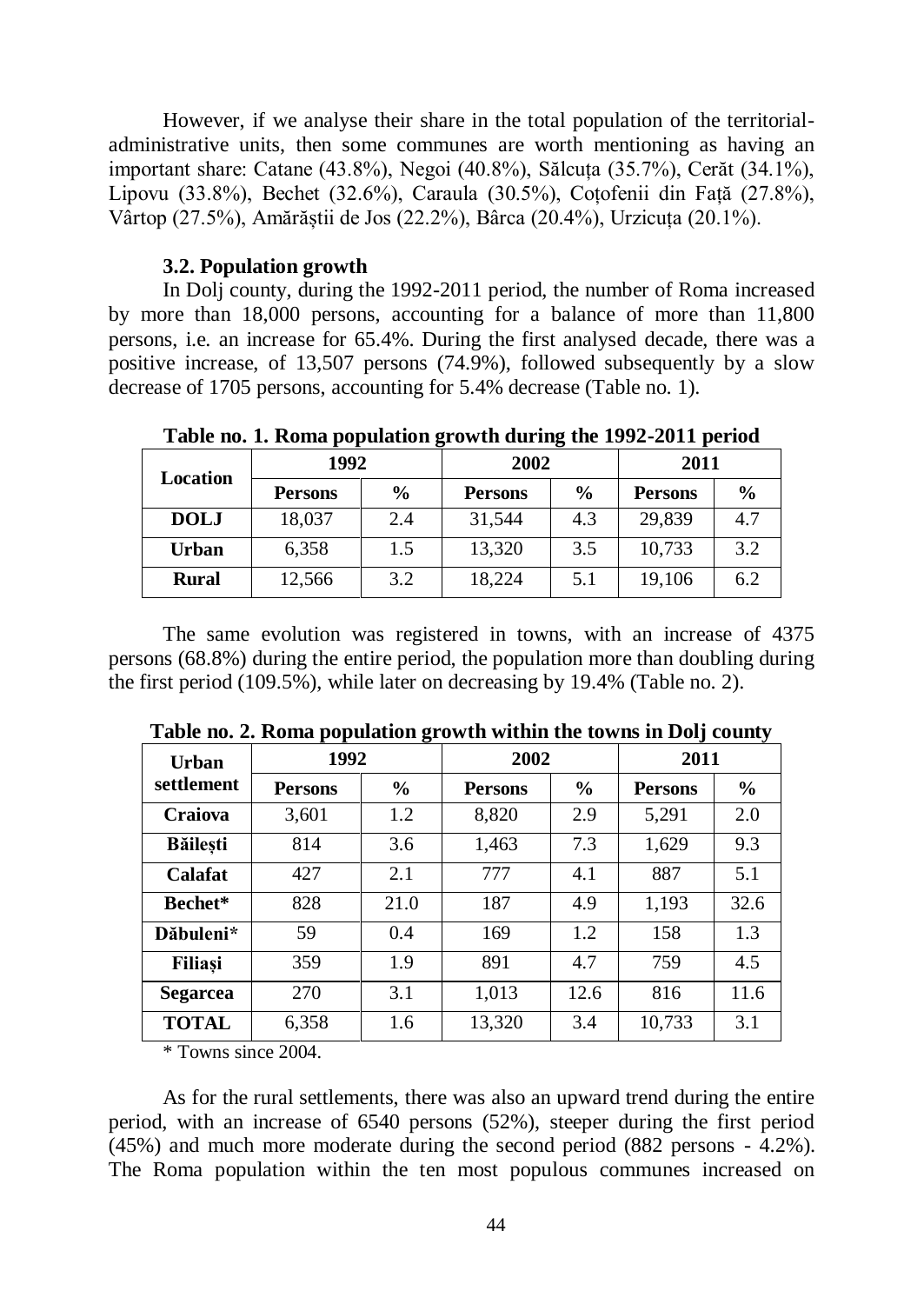average by 1.6, while some communes registered significant augmentations Cerăt (2.4 times), Sălcuța (2.2), Catane (1.8) and Negoi (16.3 times) (Table no. 3).

| <b>Rural</b>        | 1992           |               | 2002           |               | 2011           |               |  |
|---------------------|----------------|---------------|----------------|---------------|----------------|---------------|--|
| settlement          | <b>Persons</b> | $\frac{0}{0}$ | <b>Persons</b> | $\frac{0}{0}$ | <b>Persons</b> | $\frac{0}{0}$ |  |
| Cerăt               | 608            | 15.9          | 1,171          | 30.0          | 1,440          | 34.1          |  |
| Sadova              | 1,310          | 16.7          | 1,660          | 19.8          | 1,400          | 17.6          |  |
| Amărăștii<br>de Jos | 855            | 14.1          | 1.079          | 18.2          | 1,223          | 22.2          |  |
| Lipovu              | 890            | 27.0          | 1,158          | 36.6          | 1,120          | 33.8          |  |
| <b>Cetate</b>       | 686            | 10.9          | 1,018          | 17.1          | 918            | 17.1          |  |
| Negoi*              | 56             | 2.4           | 251            | 10.6          | 911            | 40.8          |  |
| Sălcuța             | 379            | 13.9          | 858            | 34.0          | 827            | 35.7          |  |
| Catane*             | 439            | 22.9          | 629            | 31.5          | 803            | 43.8          |  |
| Bârca               | 552            |               | 912            | 20.7          | 754            | 20.4          |  |
| Caraula             | 659<br>24.0    |               | 745            | 28.2          | 738            | 30.5          |  |
| <b>TOTAL</b>        | 6,434          | 15.4          | 9,481          | 23.0          | 10,134         | 26.1          |  |

**Table no. 3. Roma population growth in the 10 most populous communes**

\* Formed Negoi commune until 2004

Data source: NSI Dolj

## **3.3. Age and gender structure**

Regarding the age structure, the Roma population in Dolj is quite young, as 33% of the population is less than 15 years old, while 59.5% are adults and only 7.5% are old (Fig. 2).

Compared to the average value registered at county level, young people are more or less distributed equally in the countryside and urban settlements. The youngest roma communities are found at Segarcea (where they account for 38.1% of the total population), Calafat (37.1%), Băilețti (36.7%), while at Craiova, Filiași and Bechet they form more than a third of the population (Fig. 2).

The youngest rural communities are those from Unirea and Valea Stanciului, where the share of young people amounts to 47.4% and 40.4% of the Roma population. There are also numerous communes where more than a third of the population is less than 15 years old, such as Catane (37,7%, Fig. 2), Bistreț, Urzicuța, Negoi, Bârca, Podari, Sălcuța, Mârșani, Măceșu de Sus (Fig. 2), as well as Lipovu, Radovan, Calopăr, Ostroveni, Rast, Cerăt, Cârna, Amărăștii de Jos, Coșoveni, Coțofenii din Față și Poiana Mare. Somewhat lower shares are registred at Caraula, Vârtop, Cetate and Sadova, but here they still form a quarter of the population.

The share of adolescents, people aged 15 to 19, is around 9% at county level, with some oscillations between 8.8% in the rural area and 9.3% in the urban area. Referring only to towns, the situation is a bit different, the maximum being at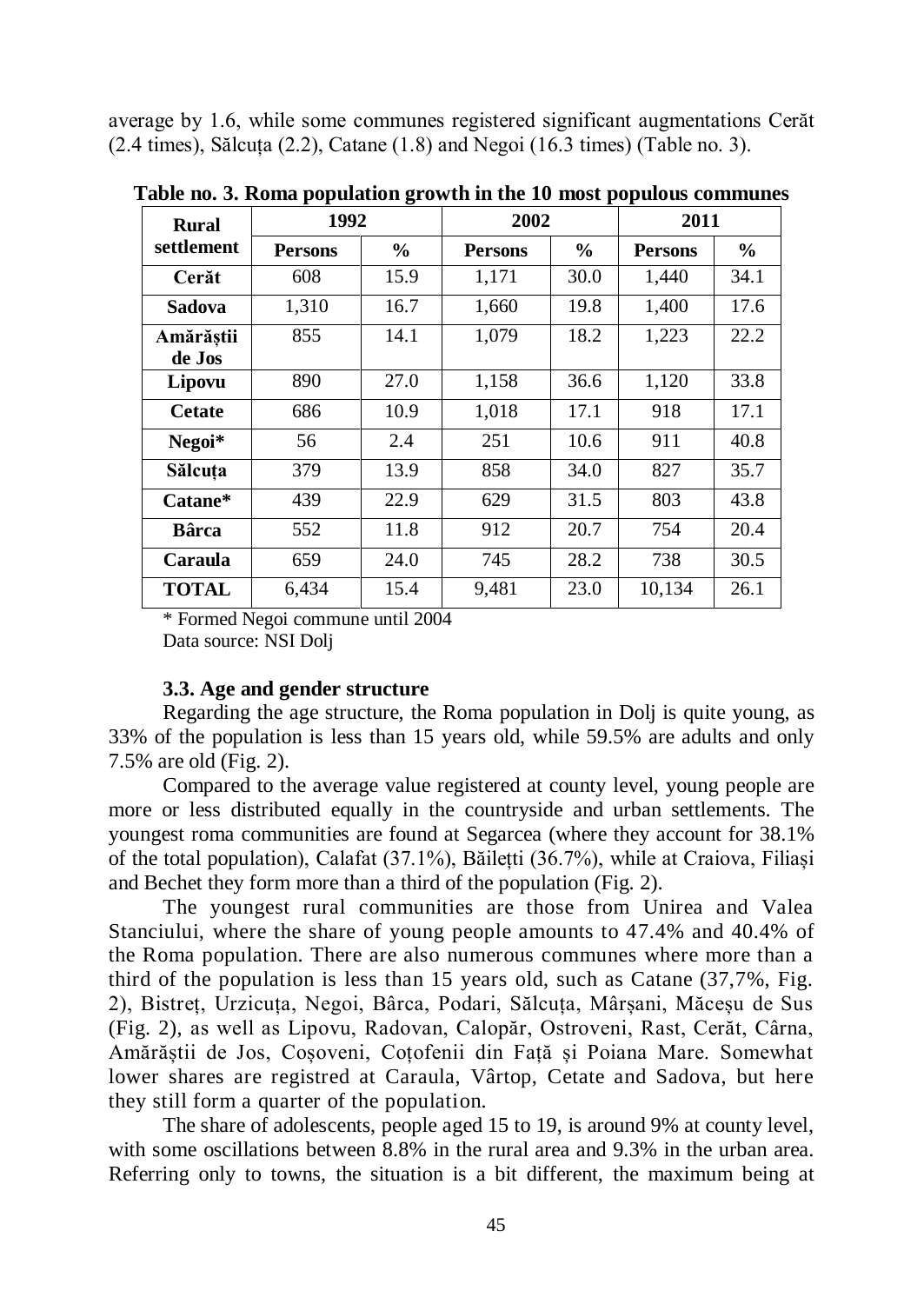Dăbuleni (13.3%) and 7.1% at Calafat. Craiova and Băilești have values higher than the county average, while at Bechet is similar, the remaining towns having shares below the average.

The analysis of this indicator in the rural area, it is worth noticing that the communes with a numerous Roma population have a lower share, while in the communes with fewer members of the Roma community, the share of adolescents is much higher (Urzicuța 10.5%, Coțofenii din Față 9.5%), as a result of high birth rates.

The global index of progressivity (the number of persons aged 0-4 divided by 100 people aged 5-9 years old) has an average value of 100.2%, while in the rural area it reaches 104.5% compared to only 93.2% in the urban area. Much higher values are found at Catane (126%) and Bârca (181,1%), while the lowest are found at Cerăt (87.9%), a fact which points once again to the differences in birth rates.

The share of the old persons varies between 7.4% in the urban areas and 7.6% in the rural one. Somewhat higher values are found at Dăbuleni (8.9%) and Băilești (8.7%), while Calafat, Beceht and Filiași have lower values (5.9%, 6.6% respectively). In the rural area, the extremes are found at Cârna (8.2%) and Urzicuța (1.4%). They have a somewhat larger share at Negoi, Caraula, Vârtop, Gângiova and Bistreț, while in Catane, Cerăt, Coțăfeni din Față, Sălcuța they represent less than 3%.

Out of the 85 territorial administrative units where Roma population is found, only in 32 there were 62 persons aged 85 and older, which means only 2.8% of the old population. Most of them are women (62.9%) and live in rural settlements (64.5%).

The demographic ageing phenomenon, which severely affects the Romanian rural population, is still a foreign notion for the Roma population. Using the classification proposed by Vert (1995), all the units where the Roma population accounts for more than 15% of the population have a very young population (up to 36%). It is a common reality, considering the high birth rate characteristic for this minority.

Compared to the county mean of 18%, Urzicuța has only 6.2%, while Caraula 29.5%. aomong the urban settlements (25%), higher values are registered at Dăbuleni (28.4%), Craiova and Filiași (26.8), followed by Băilești (25.5%), Calafat having the youngest Roma population. In the rural area, where the average is 11% lower than that in the urban area, there are steep differences among communes (Sălcuța and Catane less than 10%, while Negoi and Vârtop have more than 25%).

The index of age dependency, determined as a rapport between the population younger than 20 and those older than 60 on the one hand and the adult population on the other hand, reflects the pressure of the young and old generations, i.e. the inactive ones, on the adult and active population. In Dolj county, this index has a value of 83.1%, reaching 89.5% in the urban area. Higher values are registered at Segarcea (106.9%), closely followed by Băilești and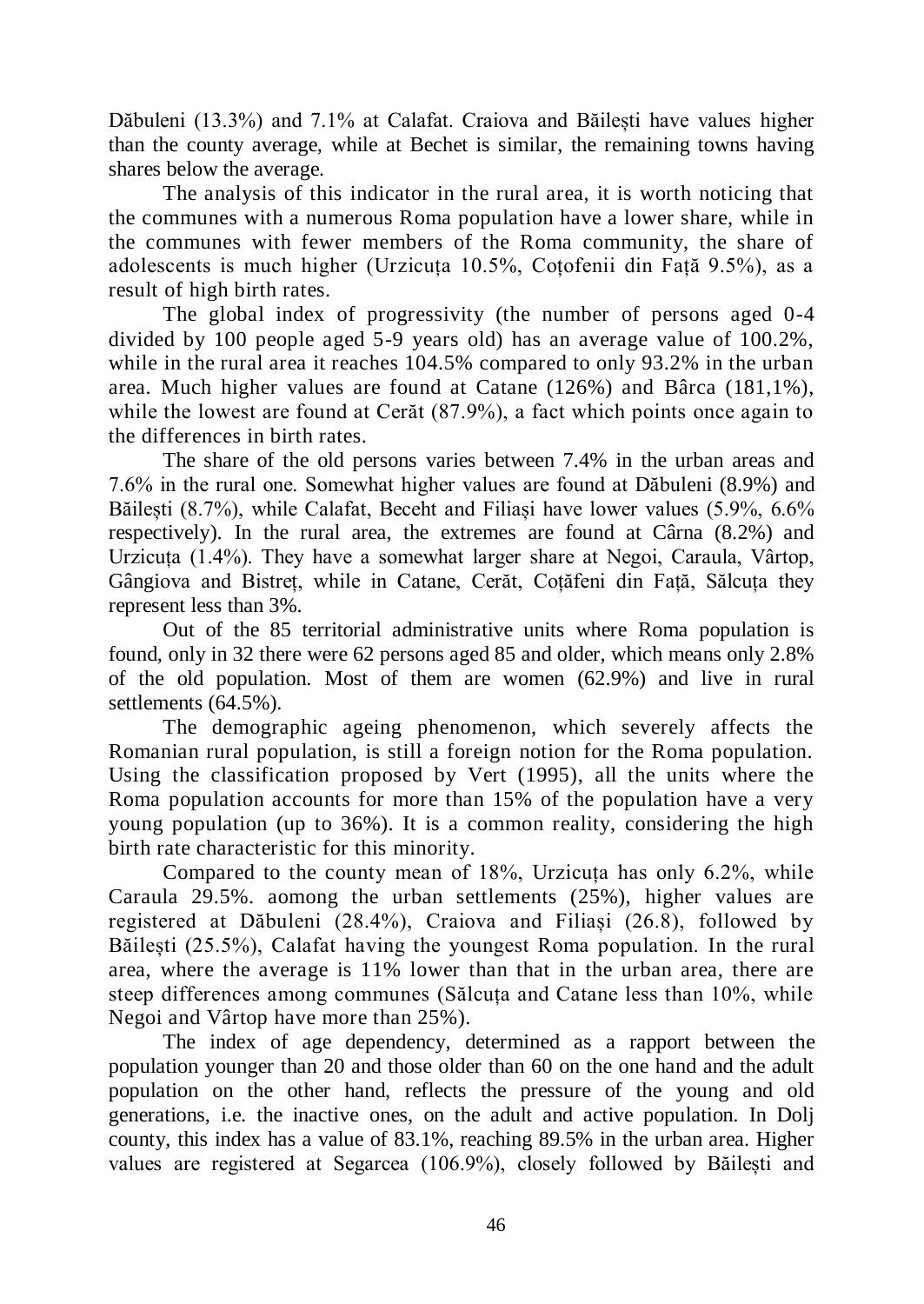Dăbuleni, while at Filiași is only 78.3%. at Craiova and Bechet, this index is somewhat lower than the urban average, but a bit higher than the county average.

In the rural area, on the average 80 young and old persons depend on 100 adult persons, with higher values in Bistreț (96.2%), Negoi (95.8) and Ostroveni (91.2%), a fact which causes some social and economic problems that are difficult to deal with. The pressure is much lower at Caraula (55,6%), Cetate (68,2%), Coțofenii din Față (68,4%), Vârtop (68,8%), Sadova (69,5%) etc

The communes with the most severe age structure of the population are those where the Roma communities are small, such as Goiești, Seaca de Câmp, Mischii, Apele Vii, Scăiești, Drăgotești, Șimnicu de Sus and Călărași.



**Fig. 2. Age pyramid for Dolj, Craiova, Bechet, Amărăștii de Jos, Catane, Cerăt (2011)**

(Data source: NIS, General census of population and housing 2011, Dolj county)

The gender structure of the Roma population indicates that men are more numerous than women (51.5%), no matter the urban (51%) or rural (52.6%) area. Except for the towns of Segarcea and Bechet, men form the majority, peaking at 55.7% in Dabuleni and Craiova 54.9%. in the rural area, Calopăr and Vârtop are ranked higher (53%), followed by Ostroveni, Bistreț și Catane (over 52%), Caraula and Bârca (over 51%), while the lower shares are found at Cerăt (48,6%), Urzicuța and Negoi (less than 50%).

It is worth mentioning that there are communes with fair shares, such as Goiești, Galiciuica, Întorsura, Măceșu de Jos, Terpezița, every one having small Roma communities (less than 10 persons). There are also commuens with larger communities, such as Cetate and Cotofenii din Față or smaller (Bratovoiești, Cioroiași, Cârcea, Castranova, Desa, Măceșu de Sus, Orodel etc.) (Fig. 3).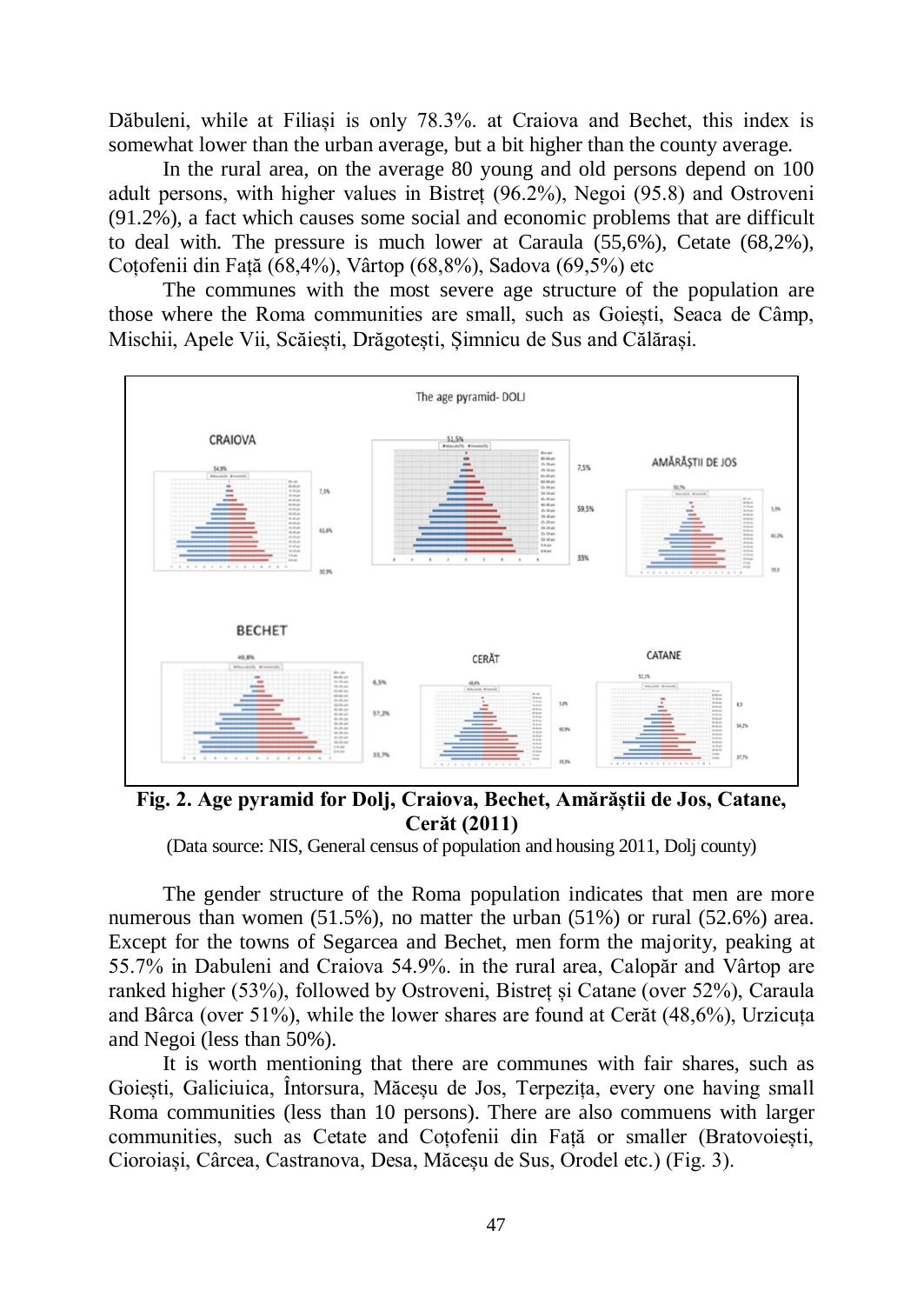If we refer to the surplus/deficit of men in the total population, there are positive values at county level (3.1%), much higher in the urban area (5.2%) compared to the rural one (1.9%). More men are are found at Dăbuleni (11,4%), Craiova (9,8%), Calopăr și Vârtop (more 7,5%), Bistreț și Catane (over 4%), Caraula  $(3,5\%)$ , Bârca  $(2,7\%)$ . Among the larger communities with a significant men deficit, it is worth mentioning Cerăt (-2,8%) and Urzicuța (-2,6%).



**Fig. 3. Gender structure of the Roma population**

## **3.4. Economic structure of active population**

According to the occupation status, the Roma population within Dolj county has the following characteristics (Table no. 4).

| $\ldots$ access population weeds and $\alpha$ overspaced $(20.22)$ |                                |               |                          |               |                 |               |            |               |                            |               |                     |               |
|--------------------------------------------------------------------|--------------------------------|---------------|--------------------------|---------------|-----------------|---------------|------------|---------------|----------------------------|---------------|---------------------|---------------|
| Locat<br>ion                                                       | <b>Total Roma</b><br>community |               | <b>Active population</b> |               |                 |               |            |               | <b>Inactive population</b> |               |                     |               |
|                                                                    |                                |               | <b>Total</b>             |               | <b>Employed</b> |               | Unemploved |               | <b>Total</b>               |               | Of which<br>retired |               |
|                                                                    | No.                            | $\frac{0}{0}$ | No.                      | $\frac{0}{0}$ | No.             | $\frac{6}{9}$ | No.        | $\frac{6}{9}$ | No.                        | $\frac{0}{0}$ | No.                 | $\frac{0}{0}$ |
| <b>DOLJ</b>                                                        | 29,839                         | 100           | 7.175                    | 24.0          | 5.726           | 79.8          | 1.449      | 20.2          | 22.664                     | 76.0          | 1.452               | 6.4           |
| Urban                                                              | 10.733                         | 36.0          | 2.980                    | 27.8          | 2.167           | 72.7          | 813        | 27.3          | 7.753                      | 72.2          | 584                 | 7.5           |
| <b>Rural</b>                                                       | 19.106                         | 64.0          | 4.195                    | 22.0          | 3.559           | 84.8          | 636        | 15.2          | 14.911                     | 78.0          | 868                 | 5.8           |

**Table no. 4. Roma population according to occupation (2011)**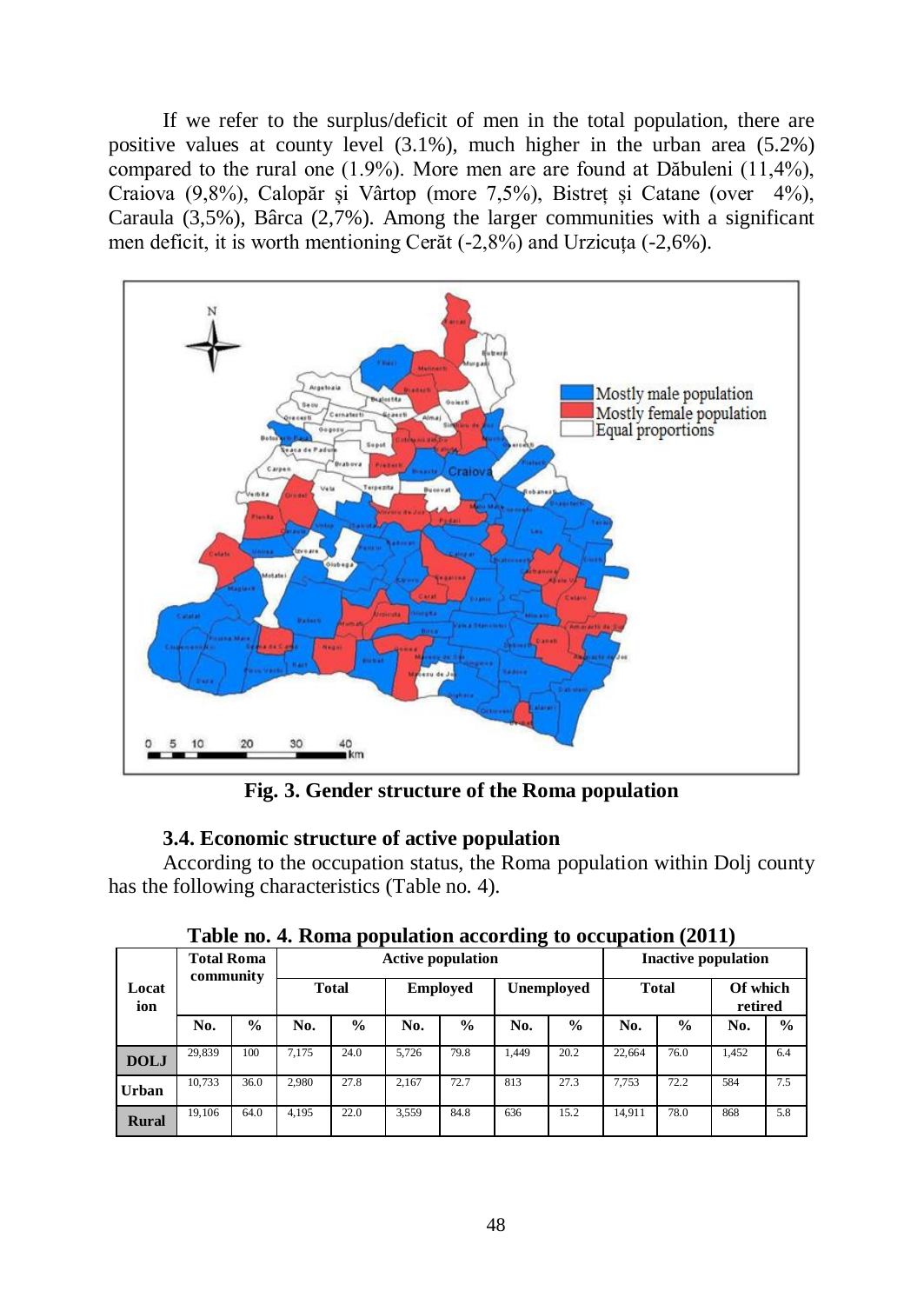The potential offer of workforce, rendered by the active population, numbered 7175 persons at county level, which is just a quarter of the Roma population, with some differences in the activity rate: 22% in the rural area (the maximum being in Lipovu, 33.3%) and 27.8% in the urban area (42.3% in Bechet) (Fig. 4).

The highest activity rates were in Calafat (32.1%), Băilești and Filiași (over 28%), Segarcea being the only town with a lower rate than the county average.

Among the rural settlements, it is worth mentioning Negoi, Malu Mare, Caraula and Bârca (exceeding 30%), followed by Sadova, Amărăștii de Jos, Urzicuța și Cetate (more than 20% active population). However, there were seven communes (Bratovoiești, Călărași, Cioroiași, Galicea Mare, Goicea, Leu și Mischii), with less than 10 Roma people, where there was no active population.



**Fig. 4. Disparities of the economically active and inactive population**

The employment rate of the active population (15-64 years old) reached 79.8%, which means that the unemployment reached 20.2%. Still, compared to the average urban employment rate, only Bechet registered a higher value (89.3% of the active population is employed), Segarcea ranking the last (56.4%). In some rural settlements, the employment rate is rather high Negoi (96,3%), Amărăștii de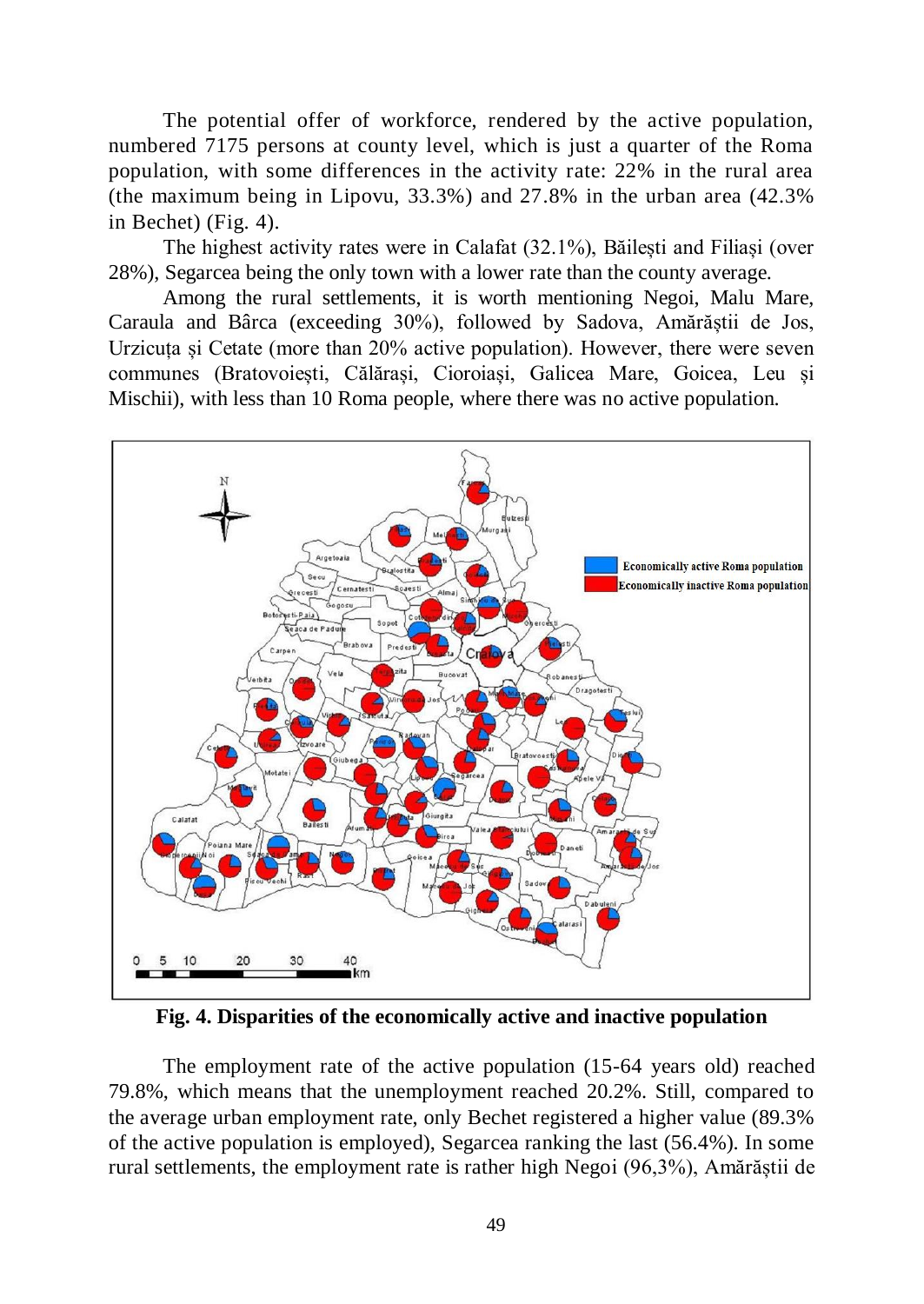Jos (93,7%), Lipovu (91,9%), Bistreț and Caraula (90,4%) compared to communes such as Coțofenii din Față, Cerăt, Sălcuța (less than 70%).

Unemployment is a frequent phenomenon among the Roma community (Table 4), especially for the urban population, where the unemployment rate is 12% higher than in the rural area. Except for Bechet (where the unemployment reaches 10.7%), all towns are characterised by higher shares of the unemployed, the maximum rates reaching 43.6% in Segarcea, followed by Filiași (37.2%), Dăbuleni and Craiova (30% each).

In the rural area, the maximum values were registred at Cotofenii din Fată (37.7%), while the lowest were at Negoi. Communes such as CErăt (31.9), Sălcuța (30.1%), Sadova (26.9%), Podari (23.7%) have rates higher than the county average.

The inactive population has a high share, reaching 76 at county level. Higher values were registered at Segarcea (78.9%), Dăbuleni and Craiova (over 75%), while Bechet and Calafat had much lower values (57.5% and 67.9% respectively).

In the rural area, the percentage of inactive population is much higher, reaching 95.5% at Valea Stanciului, exceeding 80% at Sălcuta, Giurgita, Coțofenii din Față, Vârtop, Coșoveni, Gighera, Cerăt, Catane, Podari, Cetate, Urzicuța and Calopăr (Fig. 4).

## **3.5. Structure of population according to the education level**

According to the census data, there were 23,186 persons aged over 10, which means 77.7% of the total Roma population, most of them living in the rural area (64.3%). Higher values are registered in Cetate (83.2%), Caraula (82.7%), Coțofenii din FAță (80.3%), Sadova, Calopăr, Lipovu, Cerăt. In the urban area, the maximum is found in Craiova (78.6%) and the minimum in Segarcea (72.1%).

Most of them (80.5%) have attended some level of education: 38.5% primary education, 32.6% gymnasium, 5.2 highschool, 3% vocational schools and only 0.8% higher education (189 persons, three quarters of them living in the towns from the county, Craiova being ranked first, with 57% of the university graduates. Out of the 27 rural communities with higher education representatives, we mention Breasta (5 persons), Bârca and Podari (3 persons each).

The vast majority of the population has only a low education (82.9% with only primary, secondary or no school), while 2729 persons were illiterate.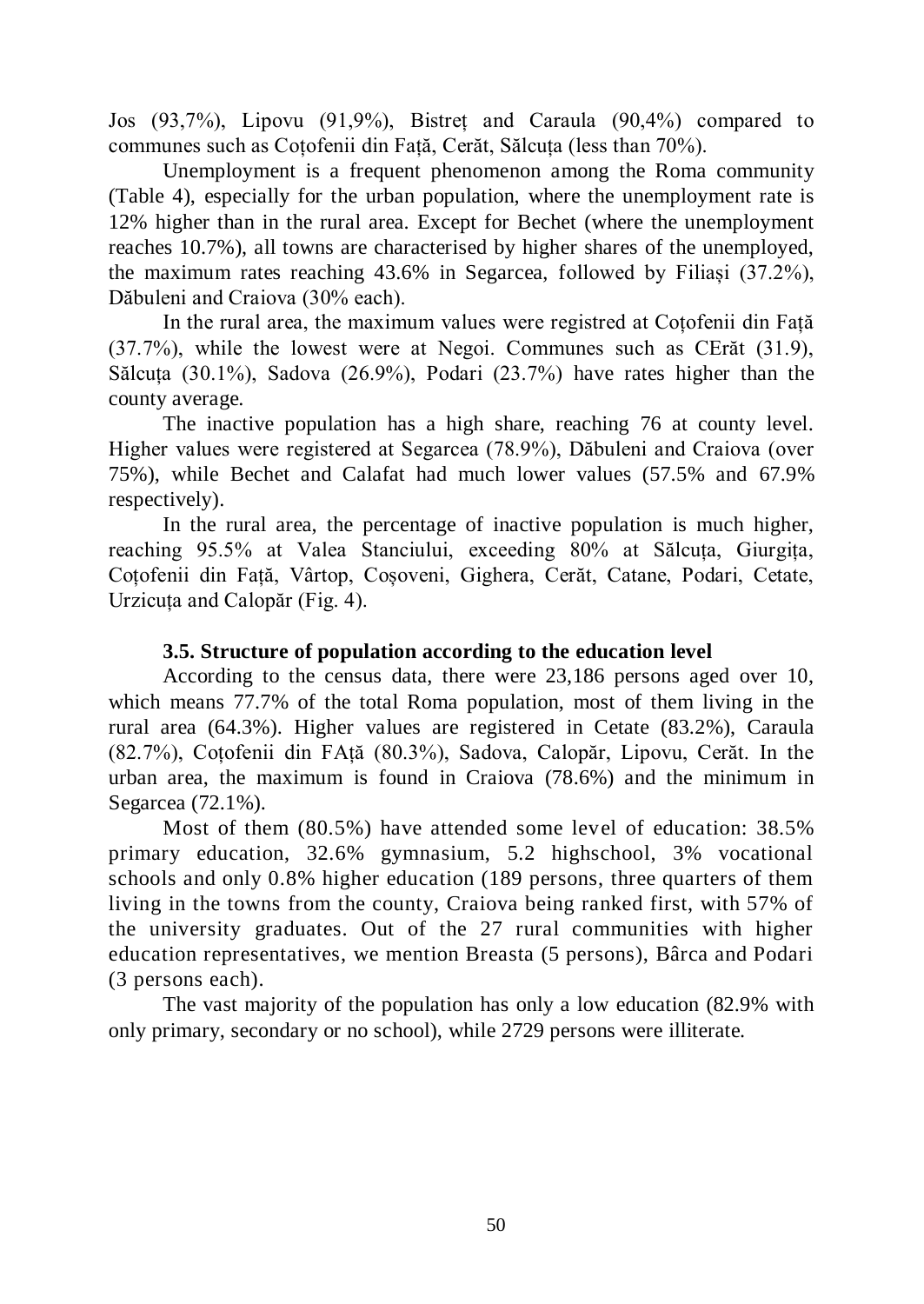

**Fig. 5. Population aged 10 years and over according to education level**

## **3.6. Religious affiliations**

The analysis of the number and percentage of religions indicates that most of the Roma people are Orthodox (96.3%), they are widely found in the rural area and all the towns (where they account for more than 90% of the population, except for Dabuleni. A smaller number (595 persons – 1.7%) are Penticostals, most of them living in Băilești, Filiași, Calafat, Sadova and Gângiova (more than 50 persons each). There are only 156 Baptists (0.5%), living only in Băilești and Sadova, where the majority are found (67.3% of the Baptist Roma people in Dolj county), Rast, Fărcaș, Maglavit, Cetate, Calopăr and Călărași. There are 130 Roman-Catholic persons, 88.4% living in Coșoveni commune, the remaining in Craiova, Filiași, Segarcea, Cerăt and Rast.

There are also 108 Adventists, 59.3% living in Băilești, as well as in Sălcuța, Întorsura, Sadova and Podari.

Much lower shares have other religions, as well as those without any religion and agnostic persons (0.7% of the Roma community).

The analysis of the religious affiliation on urban and rural area indicates that:

- The Orthodox as well as most of the other religions are found mostly in the rural settlements;

- The share of the Orthodox and Penticostal people in the rural settlements is similar to the county average;

- Among the Neo-Protestant cults, the Baptists are found almost exclusively in the rural area;

- Roman-Catholic are found predominantly in the rural area;

- Adventists are four times more numerous in towns than in villages;

- The towns with very different religious affiliation are Craiova, characterized by a high heterogeneity and Dăbuleni, marked by the presence of Orthodox people (99.6%) and Adventist.

The fact that Roma people are characterised by a high degree of religious homogeneity is also underlined by the frequency of the Orthodox people in the rural area. Thus, 50 communes, accounting for almost 60% of the total settlements where Roma live, are entirely Orthodox, such as Bârca, Urzicuța, Coțofenii din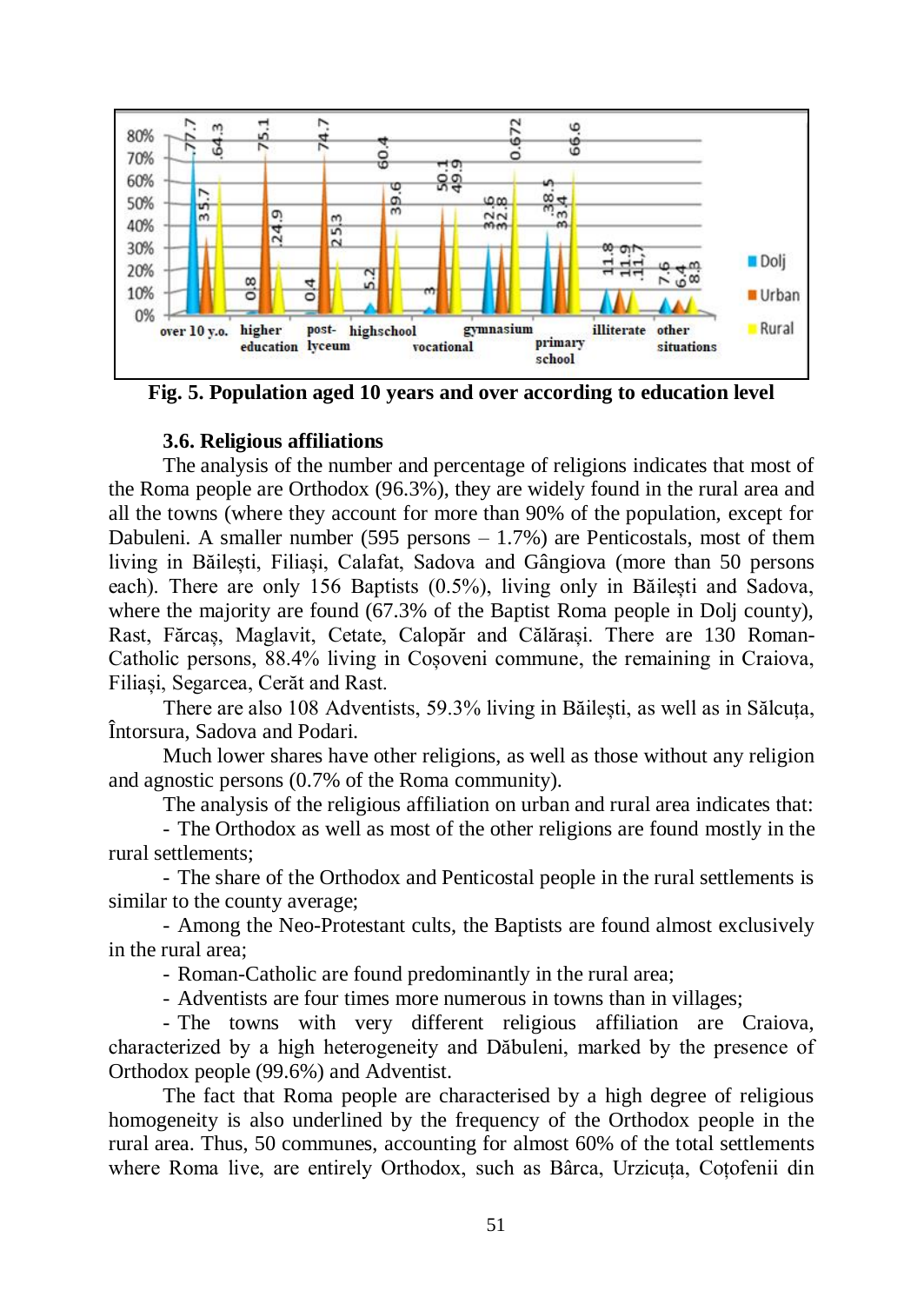Față, Giurgița, Breasta, Malu Mare, Plenița, Ostroveni, Radovan, Amărăștii de Sus; in another 22% of the settlements, the Orthodox represent 95 – 99.9% Lipovu, Negoi, Vârtop, Podari, Calopăr, Caraula, Bechet, Cerăt, Cetate. The only communes where there are no Orthodox are Călărași and Teasc.

### **IV. CONCLUSIONS**

According to their own declarations, the Roma community in Dolj county represents 4.8% of the total population, which means that the county ranks third in Romania, following Mureș and Bihor. The largest shares of the Roma community are registered at Bechet (32.6 %) and Segarcea (11.8%), as well as Catane (43.8 %), Negoi (40.8%) and Sălcuța (35,7%).

Among the demographic characteristics of the Roma community, we mention higher share of men (51.5%), very high share of the young people (33%) and low share of the elderly (7.5%); less than a quarter of the population is active, while 20% were unemployed. Most of them have low education, while10% are illiterate; the Orthodox are above the national average. Based on these demographic elements, there are some differences at territorial level, most of them generated by the community dimension.

## **REFERENCES**

ABRAHAM D., ANDREESCU VIVIANA (1994), *Investigarea şi evaluarea relaţiilor interetnice*, în Sociologie Românească, nr. 2-3/ 1994, Editura Academiei Române, Bucureşti

ACHIM V. (1998), *Ţiganii în istoria României*, Editura Enciclopedică, Bucureşti

AMZA T. (1994), *Ţiganii, o lume a contrastelor*, Editura Georgiana, Bucureşti

BĂDESCU I., ABRAHAM D. (1994), *Conlocuirea etnică în România. Aspecte teoretico-metodologice*, în Sociologie Românească, nr.2-3/1994, Editura Academiei Române, Bucureşti

BĂLĂŞESCU A. (1997), *Romii-constructie identitară. Cazul comunei Cristian, judeţul Sibiu*, în Revista de Cercetări Sociale, nr.3/1997, IMAS SA, Bucureşti

BEREVOESCU IONICA, CACE S., DAN A. N., SIMA-COSTIN DANA, STĂNESCU M., STROIE SIMONA, SURDU M. (1998), *Situaţia socială a rromilor din judeţul Buzău*, în Revista de Cercetări Sociale, nr. 3-4/1998, Editura Academiei Române, **Bucuresti** 

BOBU N. (2000), *Carte despre romi. Cutuma justitiară – judecata de pace a romilor*, Editura Gorjeanul, Târgu Jiu

BURTEA V. (1997), *Şansele populaţiei de rromi*, în Revista de Cercetări Sociale, nr.3/1997, IMAS SA, Bucureşti

CHERATA L. (1997), *Istoria ţiganilor: origine, specific, limbă*, Editura Z, Bucureşti

CREŢAN R. (2006), *Etnie, confesiune şi opţiune electorală în Banat*, Editura Universității de Vest, Timișoara

ERDELI G., CÂNDEA MELINDA, BRAGHINĂ C., COSTACHIE S., ZAMFIR DANIELA (1999), *Dicționar de geografie umană*, Editura Corint, București

FRASER A. (1998), *Ţiganii,* Editura Humanitas, Bucureşti

KALI Z. (2001), *Diseminarea experiențelor proiectelor pentru romi*, http://www.edrc.ro/romaproject/pdf/cap2diseminarea.pdf accesat la 09.05. 2017